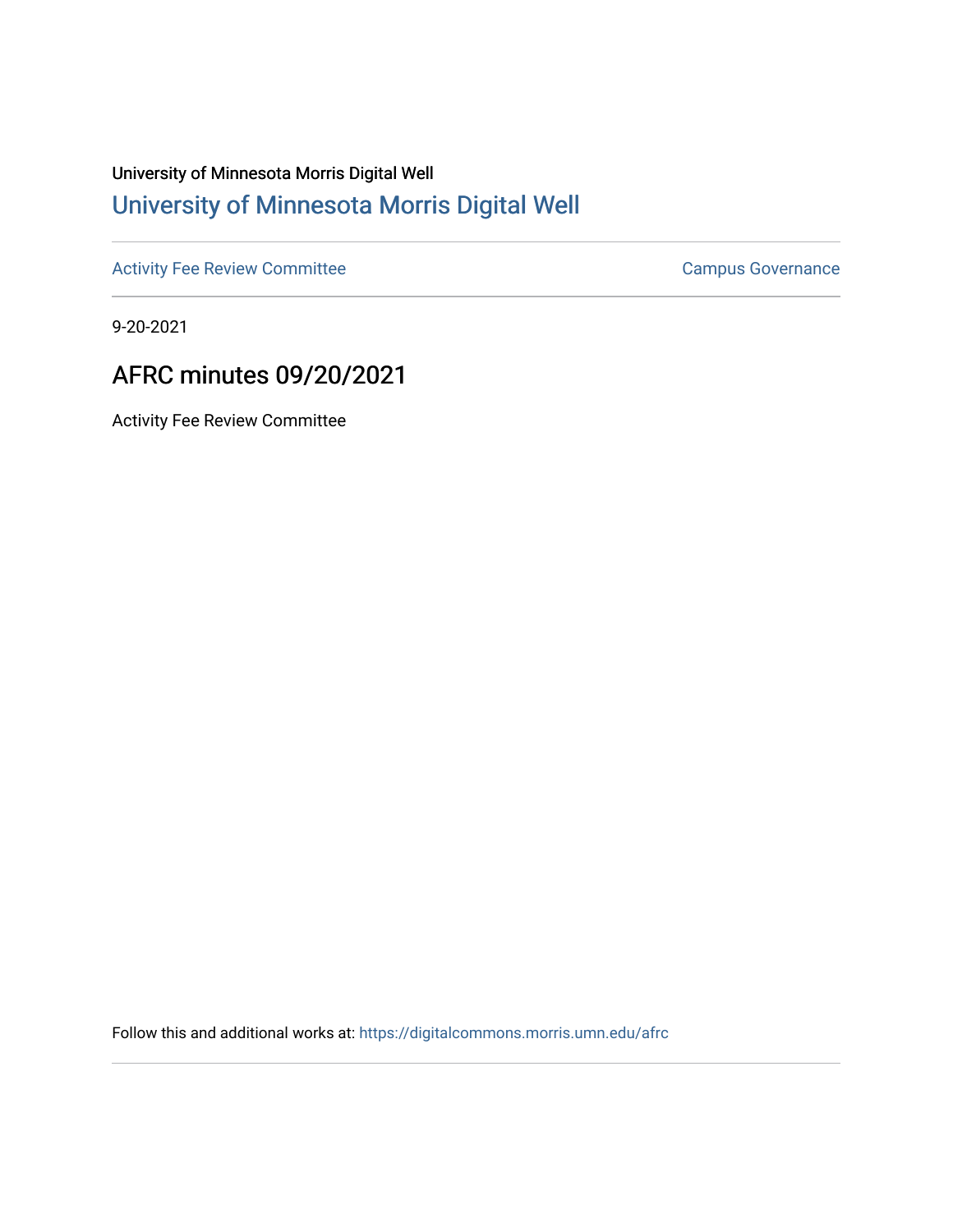AFRC meeting Minutes 9/20/21

Present: Allison Pohlmann, Cal Mergendahl, John Barber, Berit [Hendel](mailto:hende853@morris.umn.edu) , Clement Loo, Charise [DeBerry](mailto:cdeberry@morris.umn.edu) , Hannah Brekke, Taralyn Johnson, Dave Israels-Swenson, Taylor Prieve arrived at 5 pm.

No present: [Zerui](mailto:lv000013@morris.umn.edu) Lv, Lindsey [Roemeling](mailto:Roeme039@morris.umn.edu)

Allison called the meeting to order at 4:33 pm

Allison shared that the first item on the agenda was to elect the vice chair. Allison opened the floor to nominations. John nominated Cal. Hannah seconded the nomination. Cal accepted the nomination. Teralyn nominated herself. Clement seconded the nomination. There were no further nominations. Allison handed out secret ballots and asked members to vote. Cal was elected to vice chair.

Allison brought up the two requests on the screen for the committee to review. Saddle Club:

Allison reviewed the basics of the request as defined in the request from. The Committee Classified the request as a D

## Econ Management:

Allison reviewed the request form. The Committee classified the request as a B. Teralyn asked if most events would be off campus or on. John said that most events would be on campus to reach the most students. Clentent pointed out that usually the club askes groups to submit requests for each individual event rather than several at once. Cal agreed. Teralyn suggested that maybe C would be more appropriate if events will be off campus. John asked if the committee could classify lines separately. Dave provided some context around the process. The motion to classify as a B passed.

Saddle Club: Sam Lindholm was now present and offered some additional information on the request. Cal asked if transportation was included in their request. They said that they were unsure of how to request transportation so they only included the admission cost. Cal asked about the emergency funding that they want to hold onto. Sam explained that the club is responsible for any equipment repair or replacement and that they need to have enough funding to replace or repair any of this should it be damaged. Clement suggested that if they wanted to add vans it would add about \$400 to the request. The committee added additional information to the request form to include travel. Since this added travel to the request Allison asked for a travel classification. The committee added a 2 travel classification to this request. Cal motioned to fund at \$1,000. John seconded the motion. The motion passed.

Econ Management: